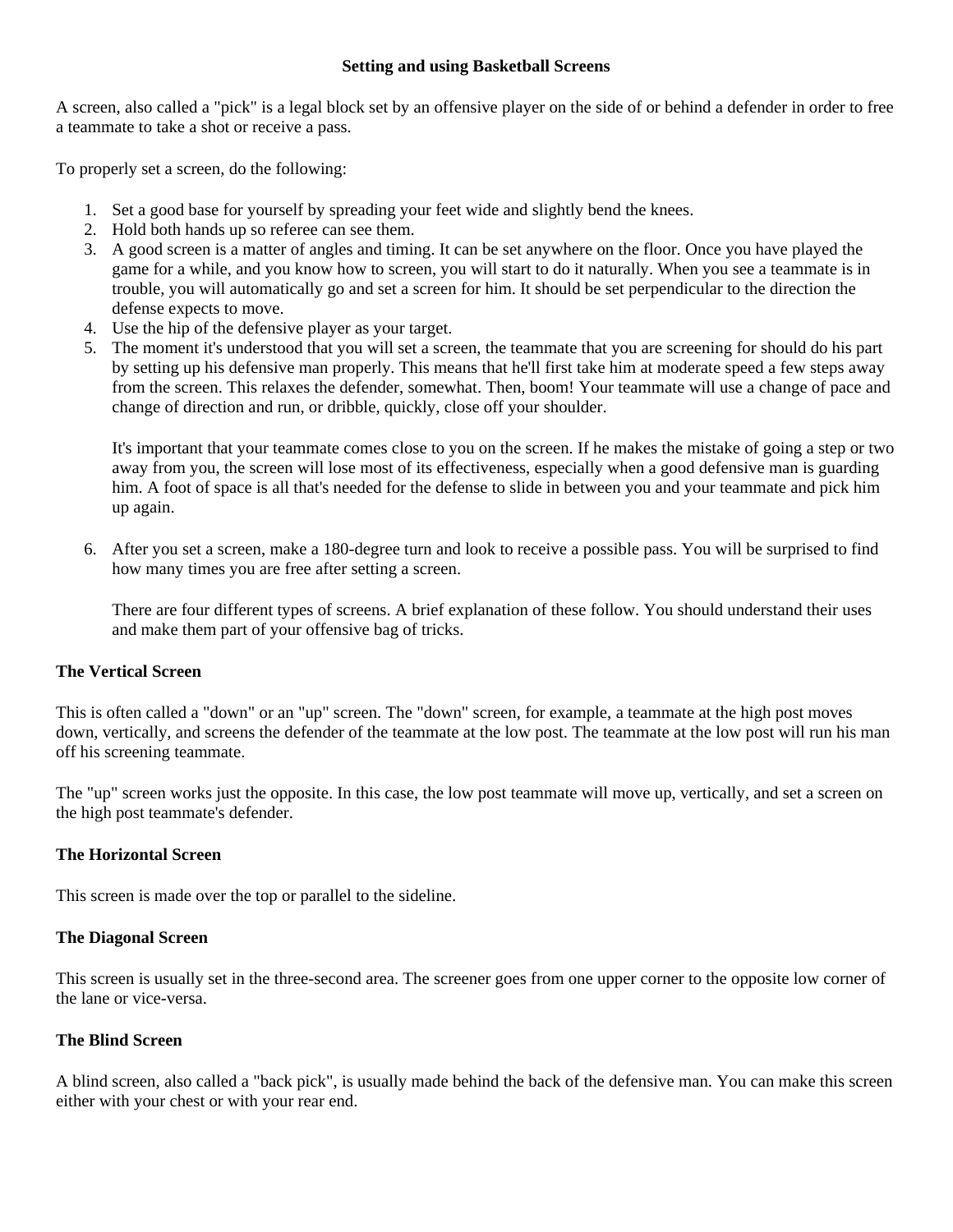## **How to Use the Screen**

The effectiveness of the screen depends not only on the screener, but also on the player who receives the screen. This player must be able to read the defense and react accordingly without predetermining which way he will go. It is the defensive alignment which actually dictates this. There are four basic ways to take advantage of a screen:

- 1. *The Front Cut:* If your defender is properly screened make a front cut over the top of the screen.
- 2. *The Back Door:* If the defensive man tries to slide over the top of the screen, make a fake and go over the top of the screen with your outside foot and then quickly change your direction and cut down to the basket.
- 3. *The Pop Cut:* If your defender drops off or tries to go between you and the screener, pop out to receive the ball. To signal this play to the screener, push him on his hip. As he feels you moving away from him, he will know that he should then cut to the basket to receive the pass from you.
- 4. *The Fade:* If your defensive man is making it difficult for you to use the screen by playing you high on the top side or toward the middle, move quickly toward the screen, push the screener on his hip, and then drop back toward the baseline.

## **Basic Moves Without the Ball**

Go to any basketball game and your eyes will most likely follow the man with the ball and the player guarding him as they move about the floor. A more careful observer, however, will be watching the offensive patterns as they develop within the team. It's these key offensive movements by the other four players as they set screens and move into position that will start a carefully orchestrated play, that, once set into motion and executed properly, will result in getting a player free for a shot.

Offensive basketball is like a chess game. Players are strategically moved around the court without the ball in an effort to attack and exploit the defense's weakest link. Most spectators don't realize the fact that a good portion of offensive basketball is actually played with the offensive players barely touching the basketball. In a 32-minute high school game, it's estimated that each starting player will have the ball in their hands for a total of only three minutes.

Work on the basic moves without the ball. Make them a well- used part of your offensive bag of tricks. Remember, the more ways you know how to beat the defense, the easier it will be to free yourself for a shot. Some of the basic moves without the ball follow:

## **The V-Step**

A good defensive player will always do his best to keep you from getting the ball by positioning himself between you and the player with the ball. However, with the V-step move, an in and out, change of direction move, you can shake loose of your defender most anywhere on the court.

When your teammate has the ball on your side of the court and can't get it to you because you are being closely guarded, start to angle yourself down to the basket at three-fourths speed. Try to get close to the basket and to your defensive man. By being close to the man guarding you, you will actually have a better chance to free yourself from him once you sprint away.

When you are ready to cut back up for the ball, make body contact with your man and then sprint back up-court at a different angle. To do this, take a step with your inside foot (the one nearest the baseline), placing it near the lead foot of the defender. Put the weight of your body on your forward foot and push off. Sprint back up at a different angle and ask for the ball, making a target with your hand to receive the pass. Finally with the ball in your hand, pivot around and square up to the basket. You are now ready to pass, shoot, or drive to the basket.

## **Reverse To The Ball**

This is a move used to break free of your defensive man and then receive a pass. Begin by taking a step toward the forward foot of the defender with your leg that is nearer to the ball. Quickly make a 180-degree reverse toward the ball.